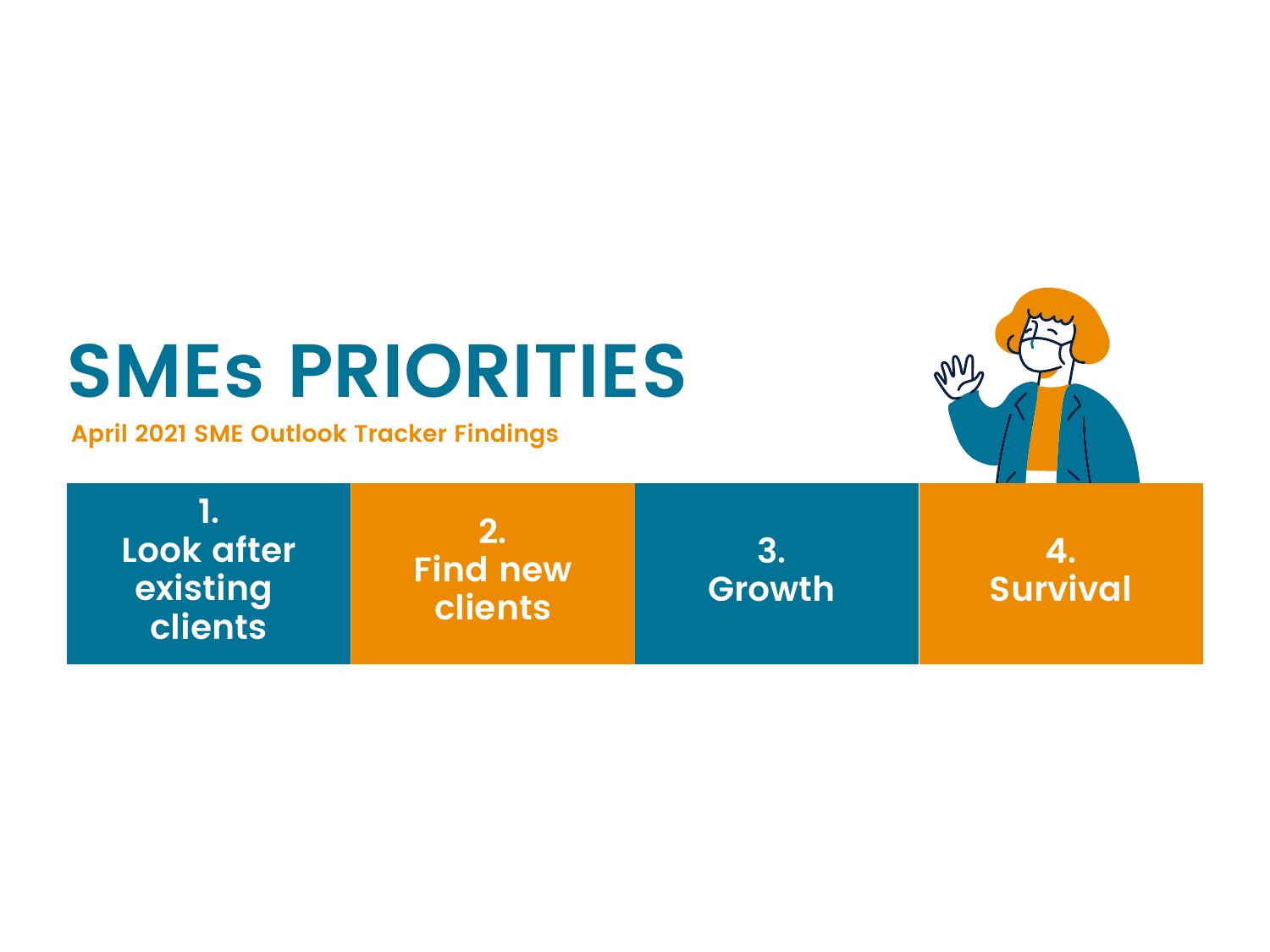# **REGION, STRUCTURE, SIZE** m **April 2021 SME Outlook Tracker Findings**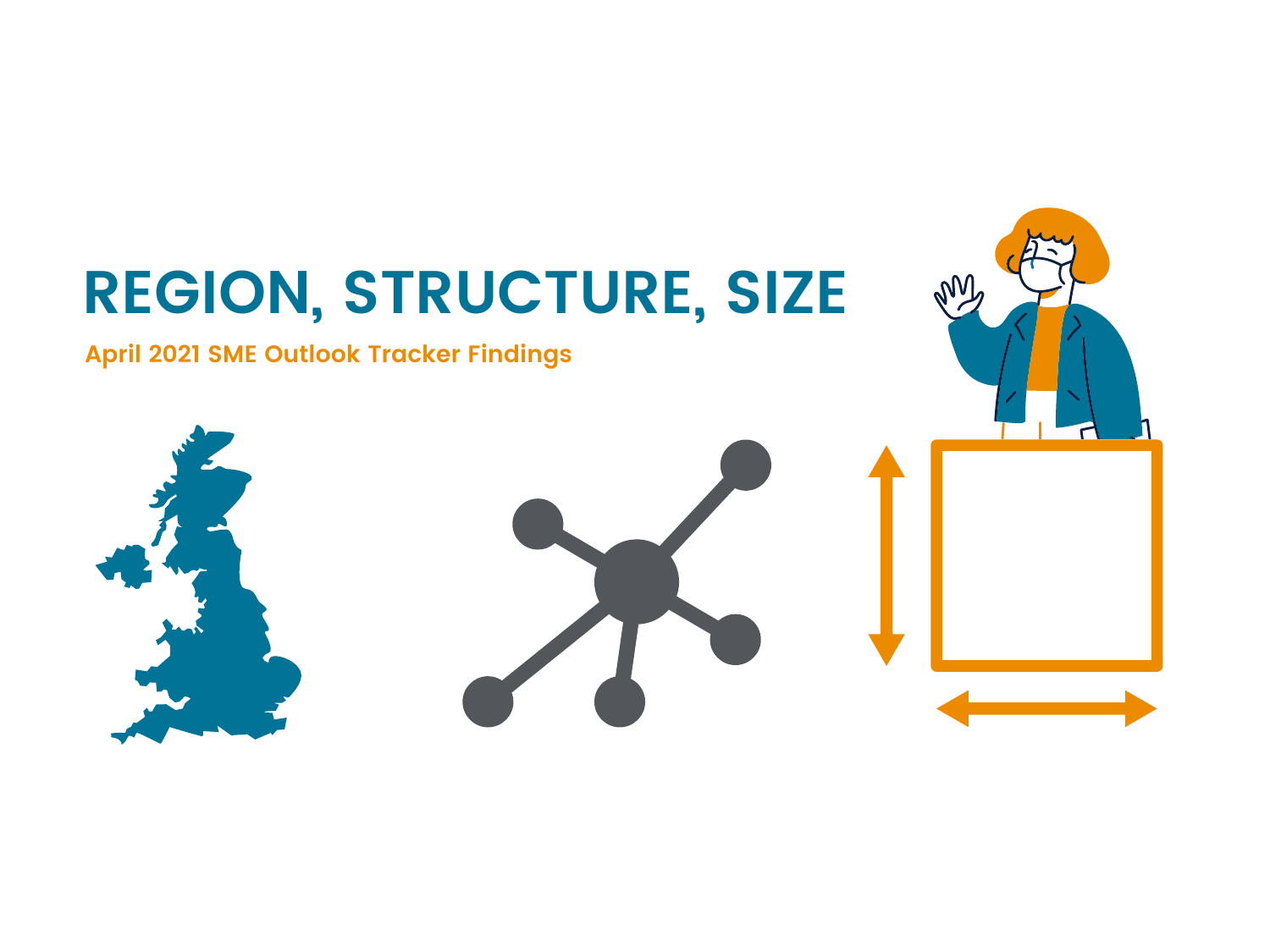Are you planning any **major changes to your business** in the next 12 months?

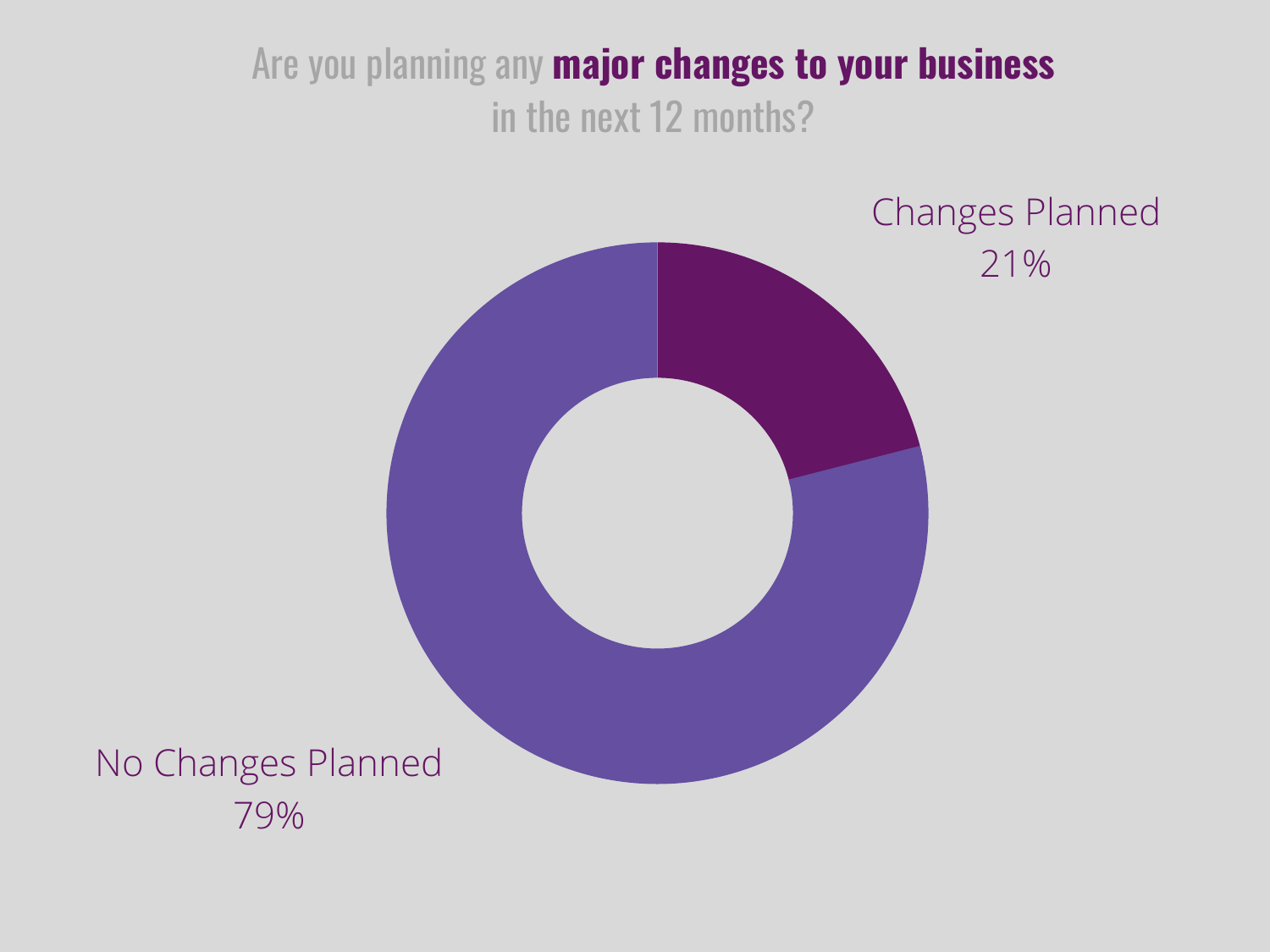# What **Level of Income are you Projecting** for your business in the next 12 months?

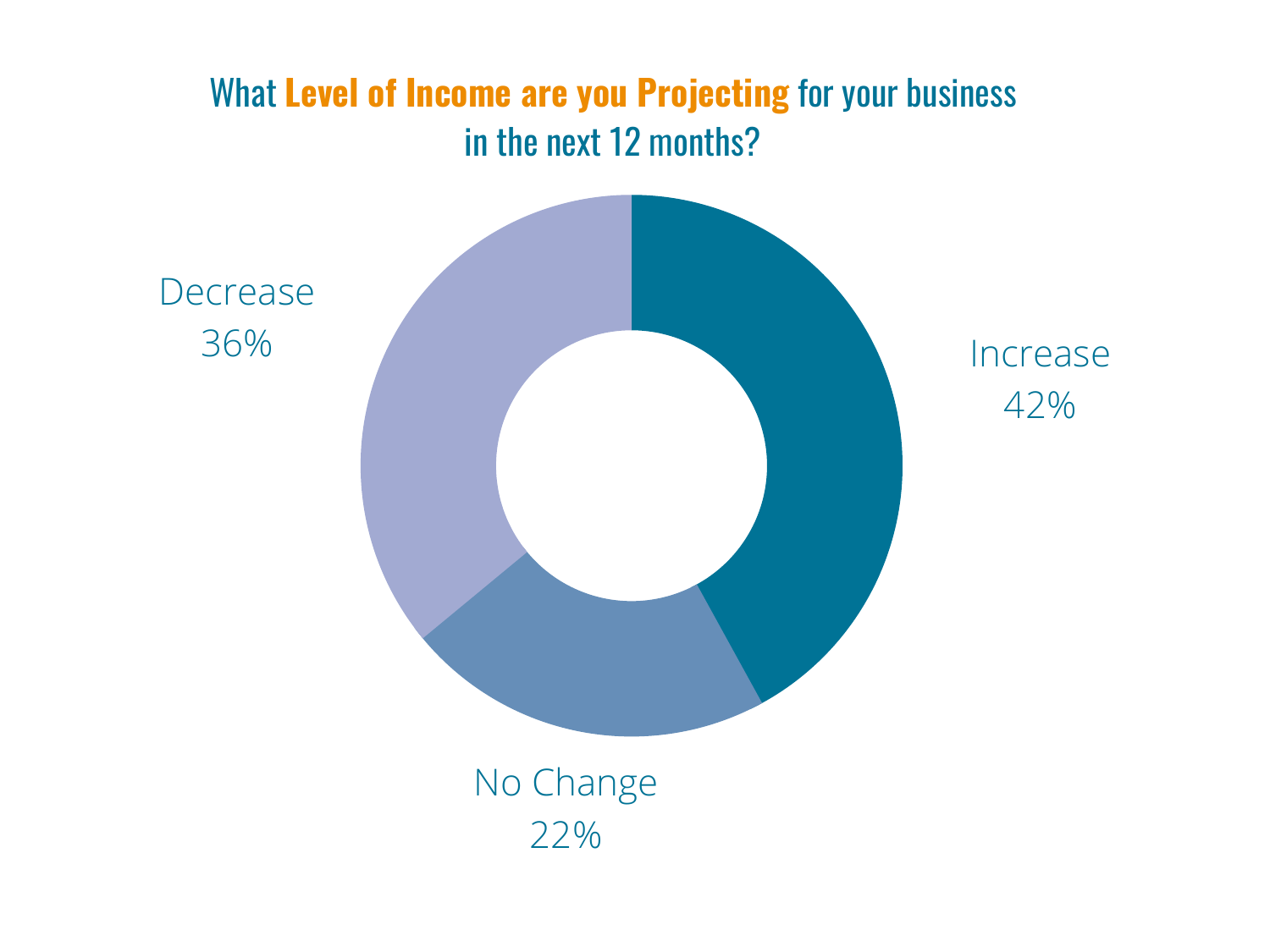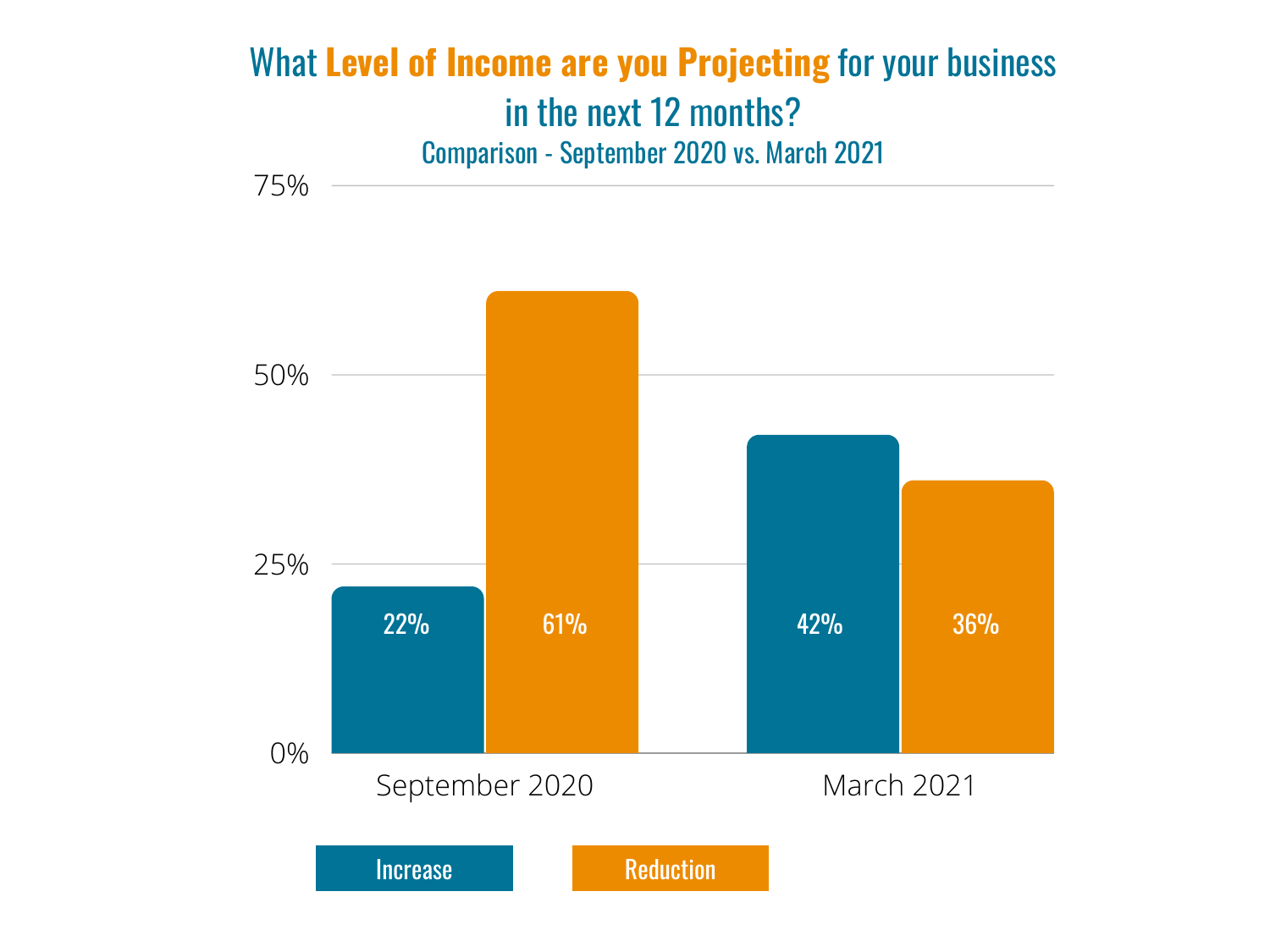#### What **Level of Income are you Projecting** for your business in the next 12 months? By Region



Increase Reduction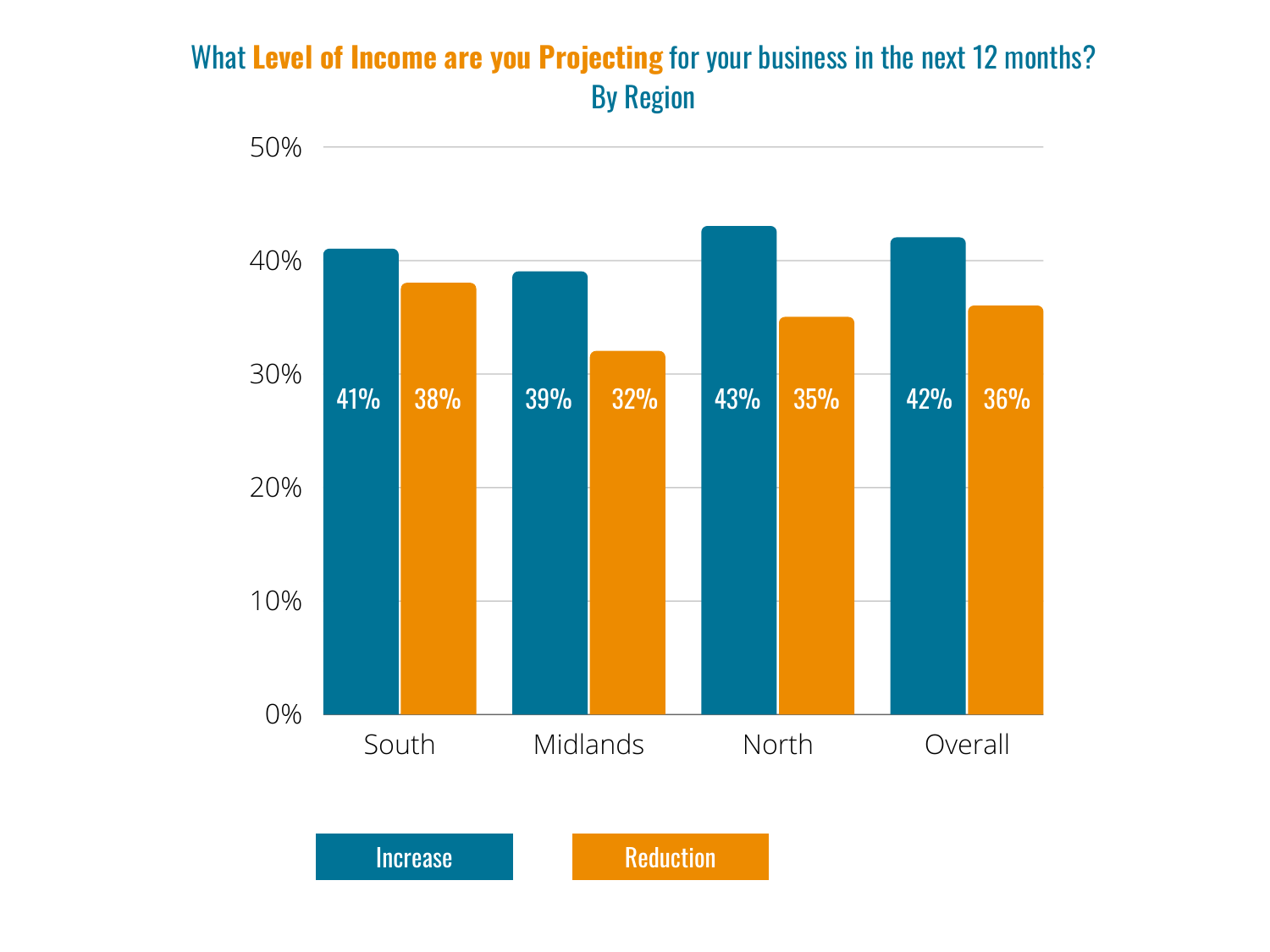#### What **Level of Income are you Projecting** for your business in the next 12 months? By Business Structure

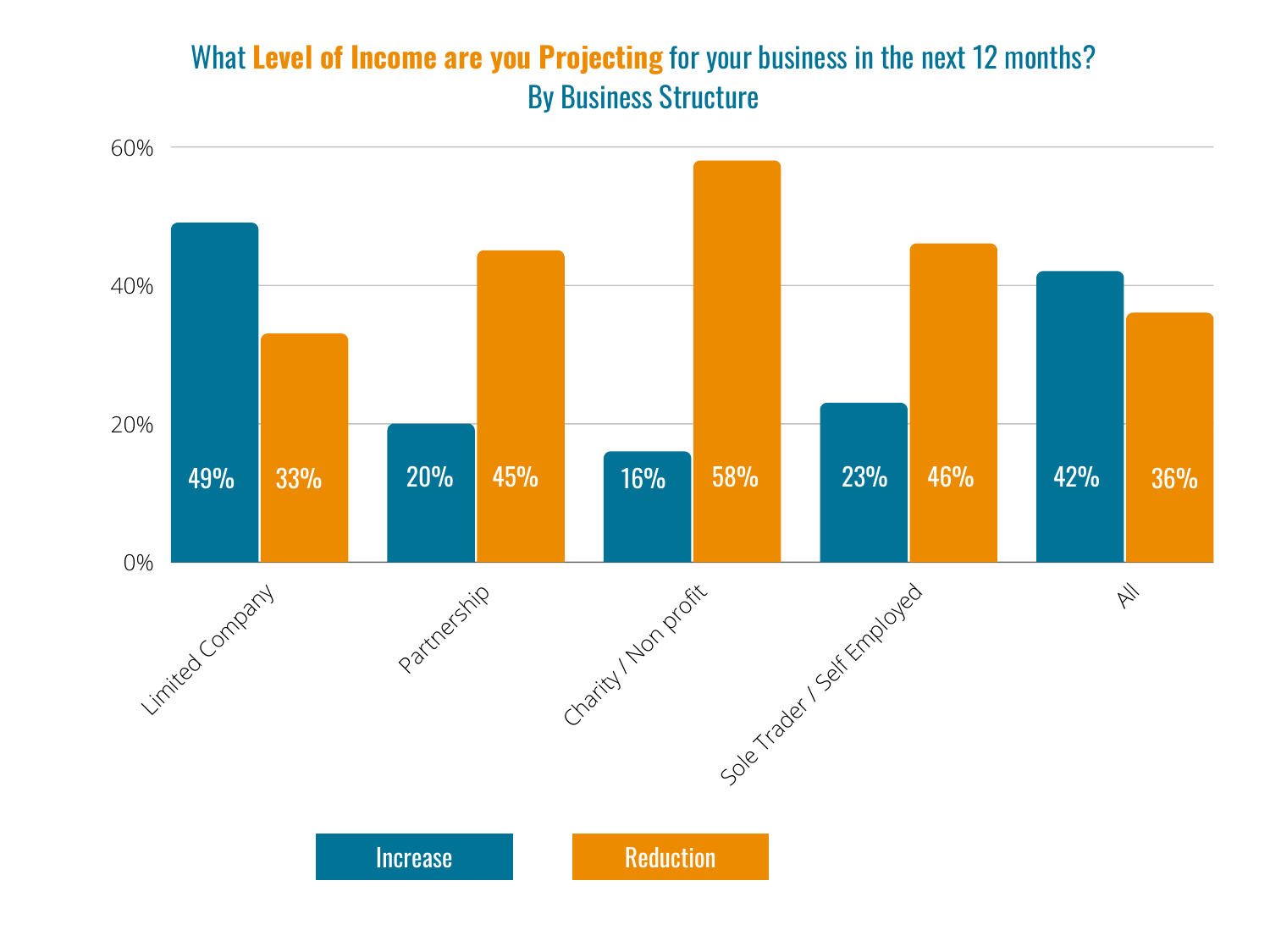#### What **Level of Income are you Projecting** for your business in the next 12 months? By Business Size

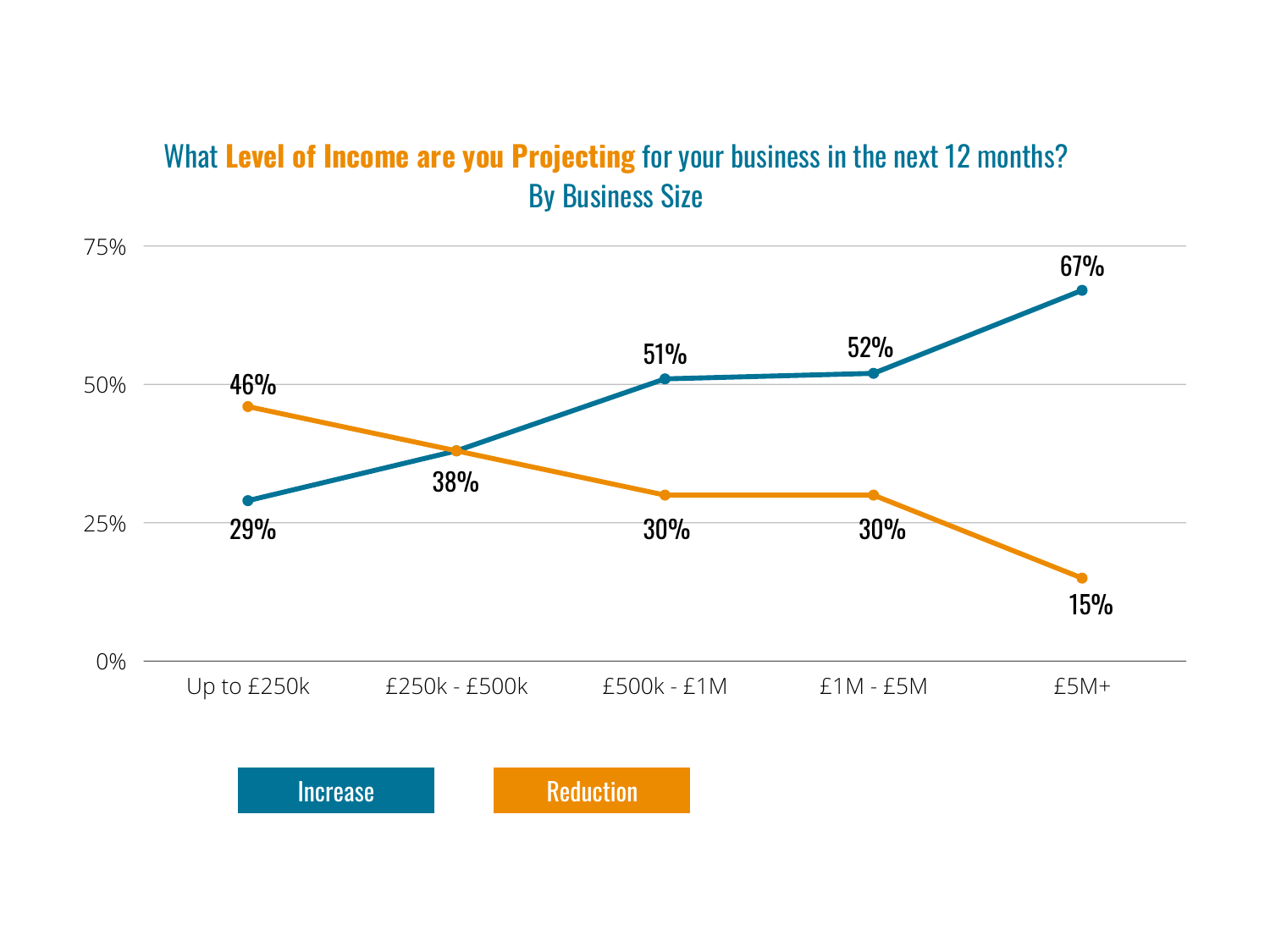# Steps taken to Futureproof your Business

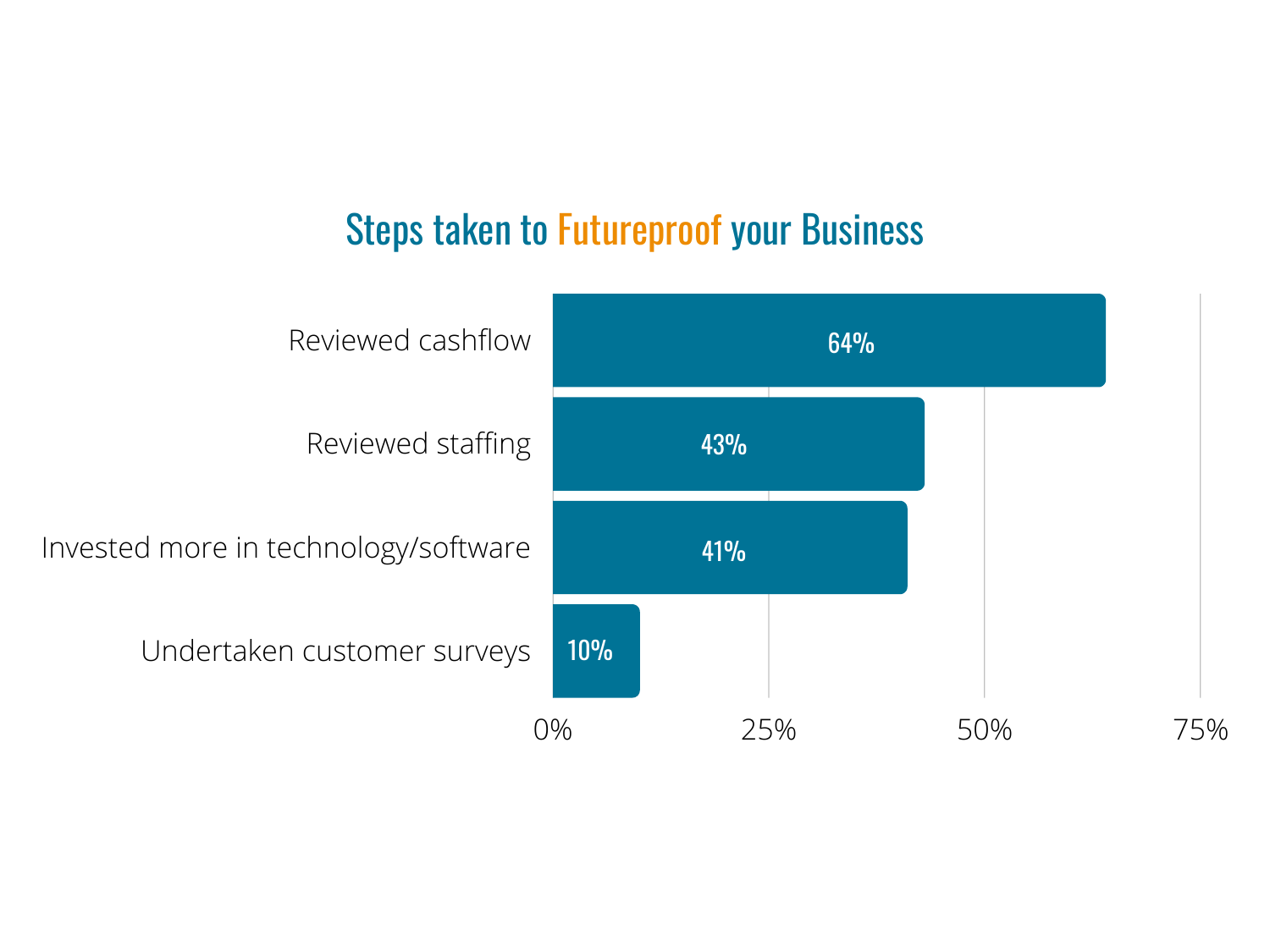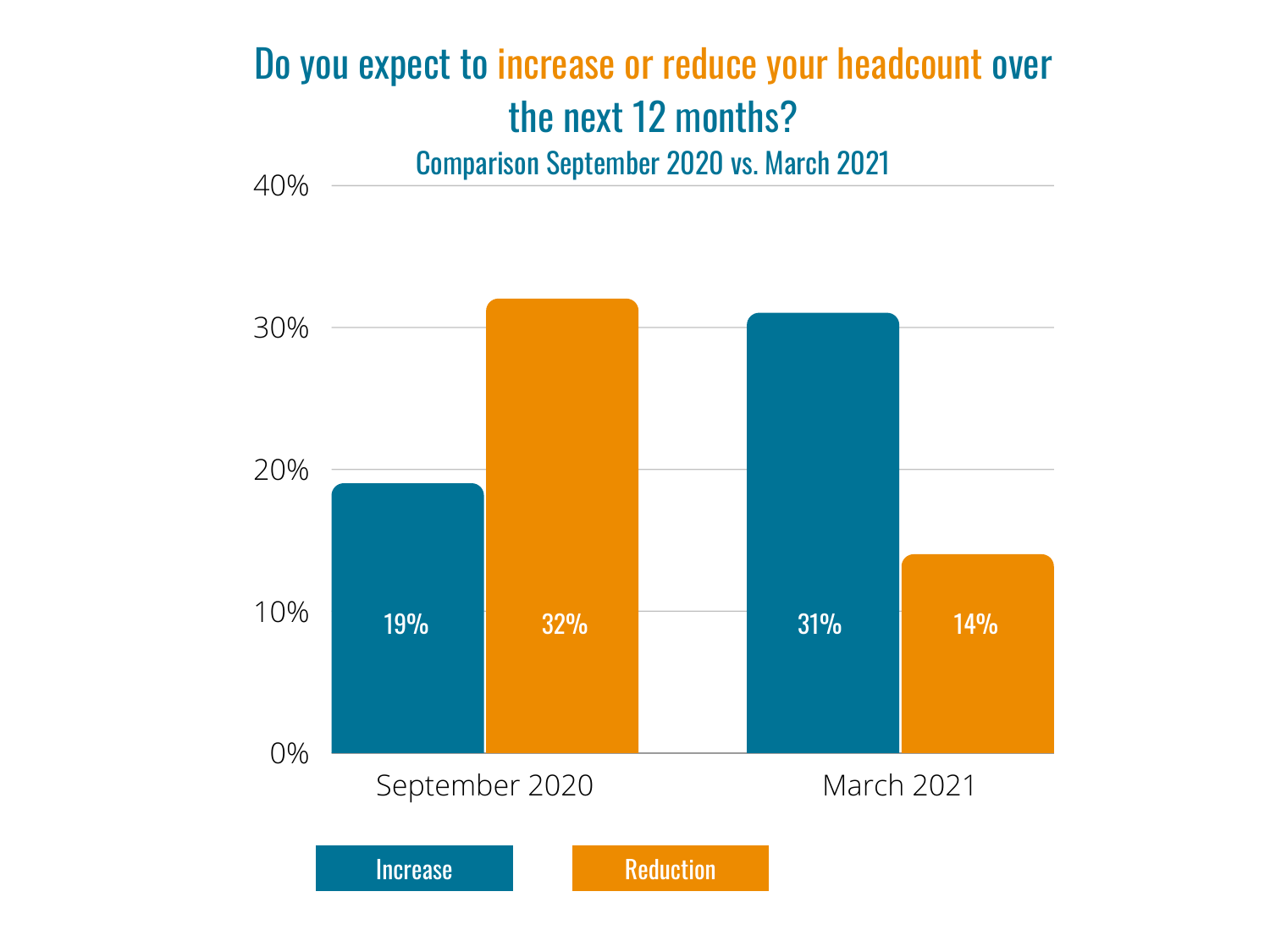# Do you expect to increase or reduce your headcount over the next 12 months? By Region



Increase Reduction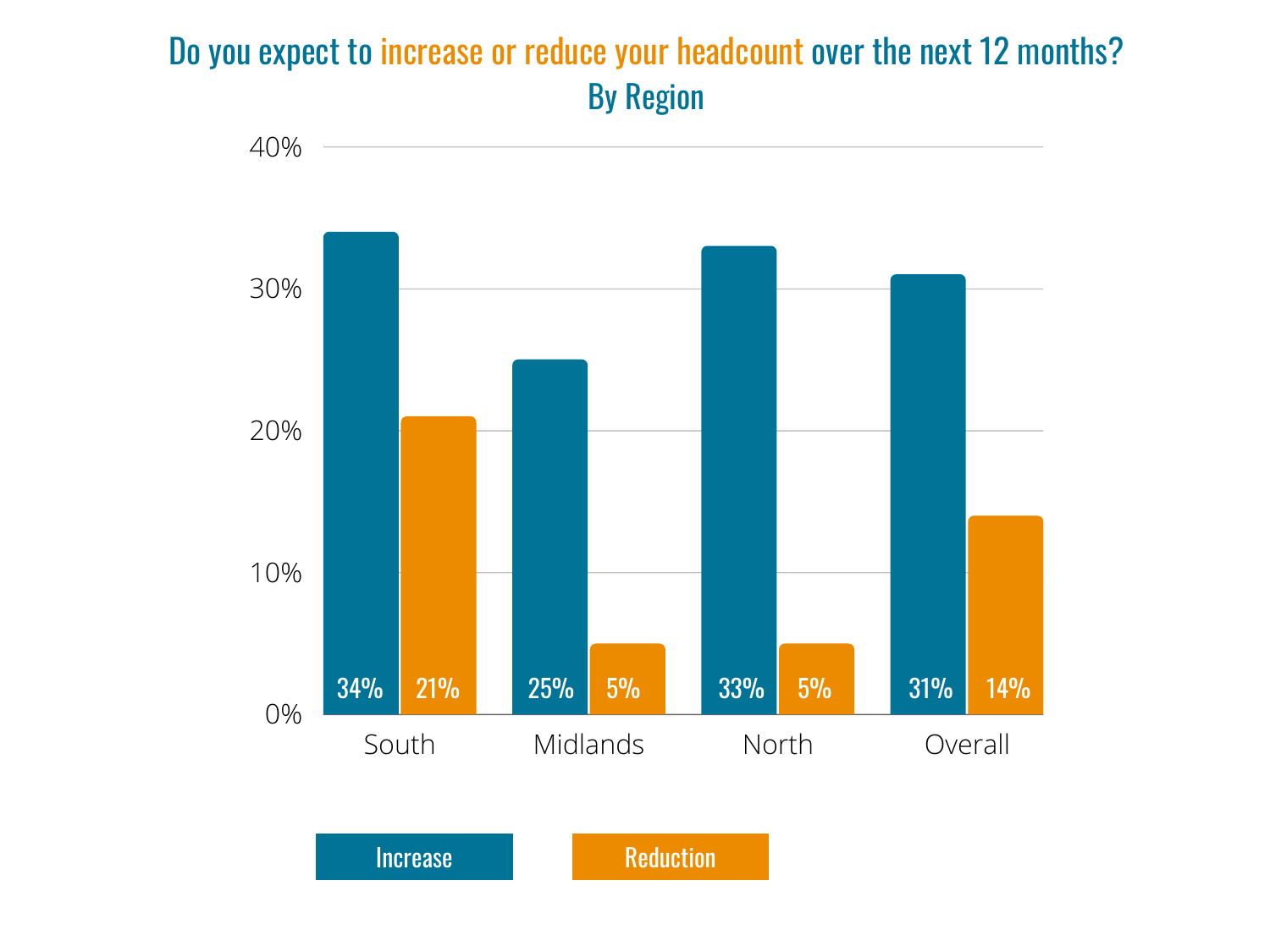## Do you expect to increase or reduce your headcount over the next 12 months? By Business Structure